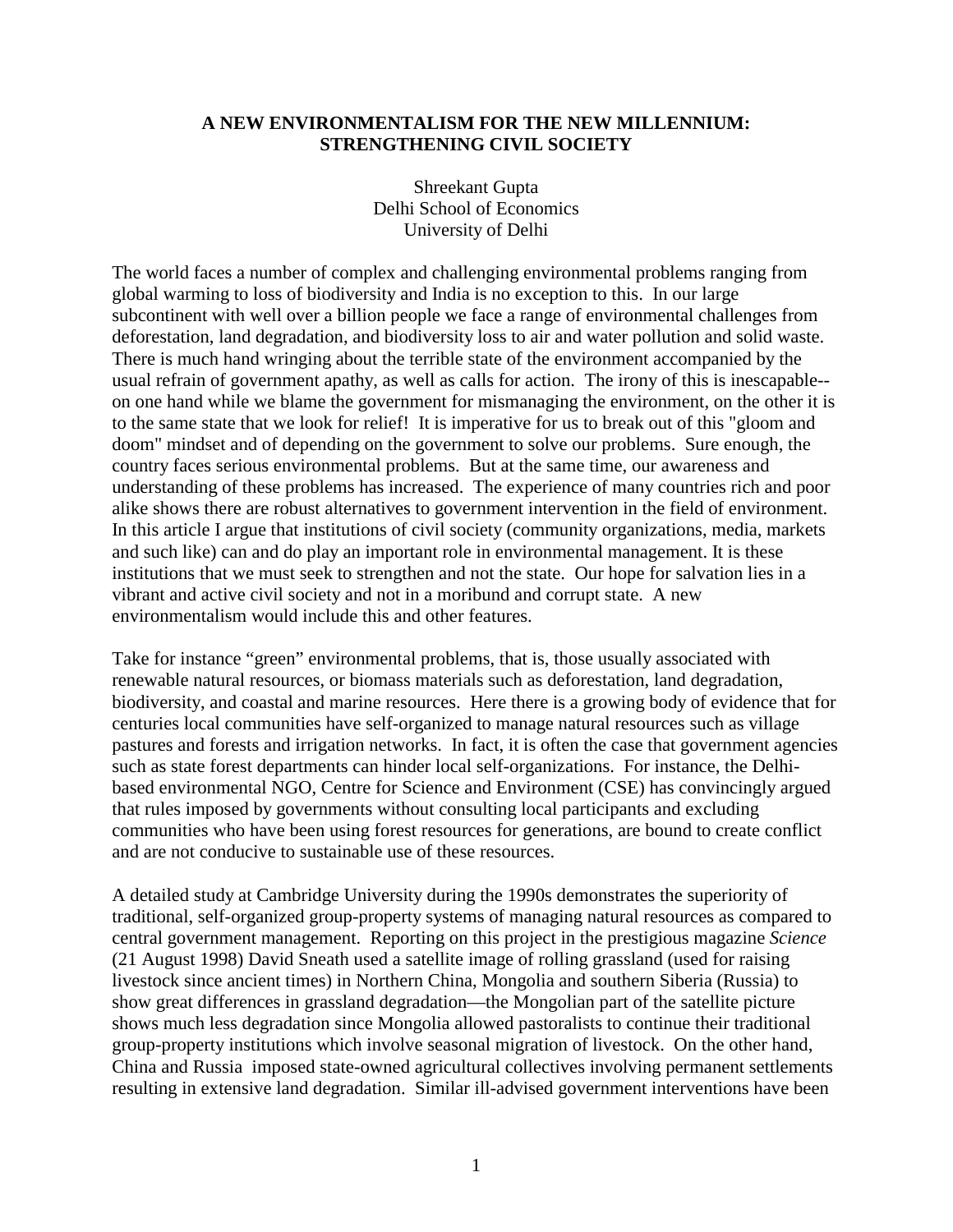extensively documented by scholars such as Elinor Ostrom of Indiana University and many others.

This is not to argue that local self-organizations work well all the time and under all circumstances. Barren and littered parks in Delhi's residential colonies are good examples to the contrary. One has to identify the circumstances under which collective action will work. Much progress has been made on this front again thanks to the work of scholars such as Elinor Ostrom, Robert Wade, Jean-Marie Baland and Jean-Philippe Platteau and others. Simply put, one of the stylized fact that emerges is that benefits from putting in place governance systems for managing natural resources should exceed the costs of doing so.

In addition to local collective action, international experience also shows there are opportunities for successfully harnessing market forces to address environmental problems. Unlike the traditional approach, however, which views environmental problems as a moral issue (and companies as unethical generators of pollution), in the new environmentalism there is no room for such futile fingerpointing. As Paul Portney of Resources for the Future, a Washington-based environmental think tank points out, people do not think of themselves as immoral because they produce and have to eliminate bodily wastes. Rather, we recognise that this is inevitable in the process of converting food to energy. The same is true for an economic system where the environment acts both as a *source* of raw materials and as a *sink* for the residuals (by-products) of economic activity. Most citizens who live and work within an economic system would not find this immoral. Of course, just as society makes rules on how we deal with human wastes, it can also regulate the disposal of residuals caused by economic activity.

In this context, again it is crucial to limit the role of the state as a provider of environmental quality. Not only has it failed to do so adequately, but international experience convincingly shows that there are cheaper and more effective options available through harnessing market forces for many types of environmental problems, particularly those that relate to pollution. For example, taxing of pollution and polluting activities allows companies the flexibility to decide how and by how much to reduce pollution, and is more cost-effective in meeting environmental goals than through bureaucratic *fiat* (also known as command-and-control, or CAC). Objections that firms would pay the tax and continuing to pollute can be addressed by setting the tax rates high enough. In this context, it is important to realise that the goal is not to eliminate pollution but simply to reduce it to an acceptable level.

Pollution taxes and other economic instruments are not pie-in-the-sky ideas--examples of market-based instruments (MBIs) can now be found across the board from the rich countries of the West to developing countries such as China, Malaysia, Philippines, Colombia, and a host of others. India is conspicuous by its absence from the growing list of countries that are using MBIs for environmental management. The rhetoric of the Indian government in espousing MBIs at national and international fora such as the Rio Declaration, is only matched by the absence of concrete action.

Under the new environmentalism, the role of the state is merely that of a facilitator. It stops at creating the necessary conditions for civil society to flourish—for people to organize themselves and for markets to exist and function well, and removing environmentally harmful policies (such